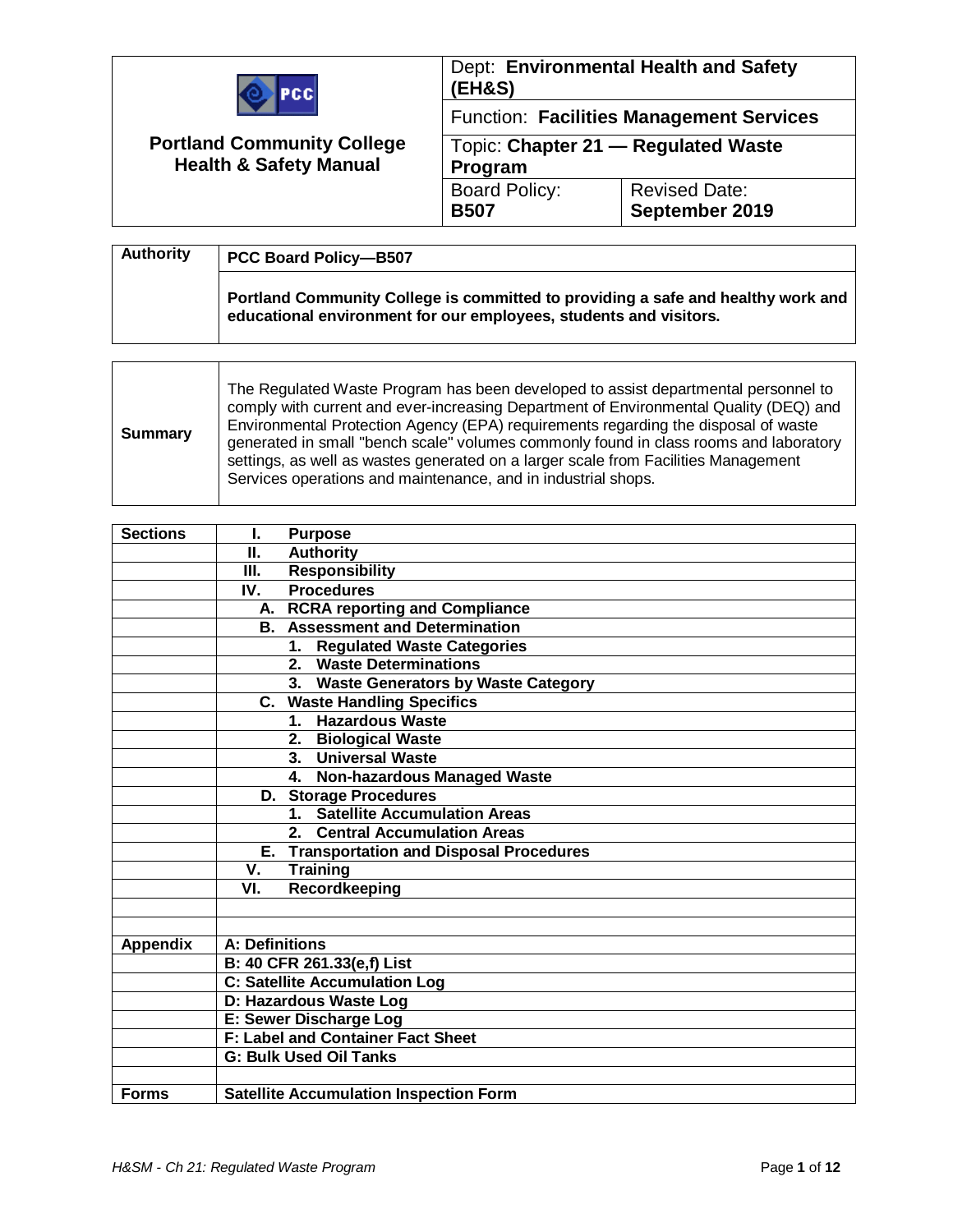# **I. PURPOSE**

The purpose of this plan is to give guidance for assessing and determining the general characteristics of regulated wastes generated by Portland Community College (PCC) departments. This program is designed to meet or exceed current regulatory standards for the management of those wastes; whether they are classified as hazardous, biological, universal, or non-hazardous.

The plan has been adapted to current PCC policies and procedures in such a way that it is user friendly for the purpose of obtaining a high level of consistent involvement by the departments. As a result, PCC has reduced the amount of regulated waste generated, thus simplifying the overall process, the liability of PCC, and lowering costs.

The plan has been developed to include all of PCC's operations, whether the volumes are large or small and whether they are from maintenance activities or education. Having one plan for all PCC operations will simplify the management efforts needed by Environmental Health and Safety (EH&S) and increase the department's effectiveness due to consistency throughout the district.

# **II. AUTHORITY**

### PCC Board Policy – B507

40 CFR 260-263, 270, 273 Resource Conservation and Recovery Act (RCRA) OAR 340 Divisions 100-103, 109-113, and 142 Hazardous Waste Management OAR 437 Division 2 – 1910.120 Hazardous waste operations and emergency response OAR 437 Division 2 - 1910.1030(d)(2)(viii) & (xiii) – Biological waste containers OAR 437 Division 2 – 1910.1450 Occupational exposure to hazardous chemicals in labs 49 CFR 171-172 – Department of Transportation, Hazardous Material Shipping

### **Other related Health & Safety Manual Chapters:**

*Chapter 4 - Bloodborne Pathogen Exposure Control Plan Chapter 9 - Chemical Hygiene Plan*

## **III. RESPONSIBILITY**

Responsibility for the success of the Regulated Waste Program rests at all levels in the College and is described as follows:

#### **Supervisors/Managers/Deans**

- Insuring all employees receive initial as well as in depth on the job training of the Regulated Waste Program and understand their role in waste management at Portland Community College.
- Maintain annual records of this training for all their employees.

### **Environmental Health and Safety (EH&S)**

- Providing training material to supervisors and managers.
- Maintaining records of waste determinations for the district.
- Scheduling and overseeing all waste disposal activities and making sure all waste is disposed of within the regulated timeframes.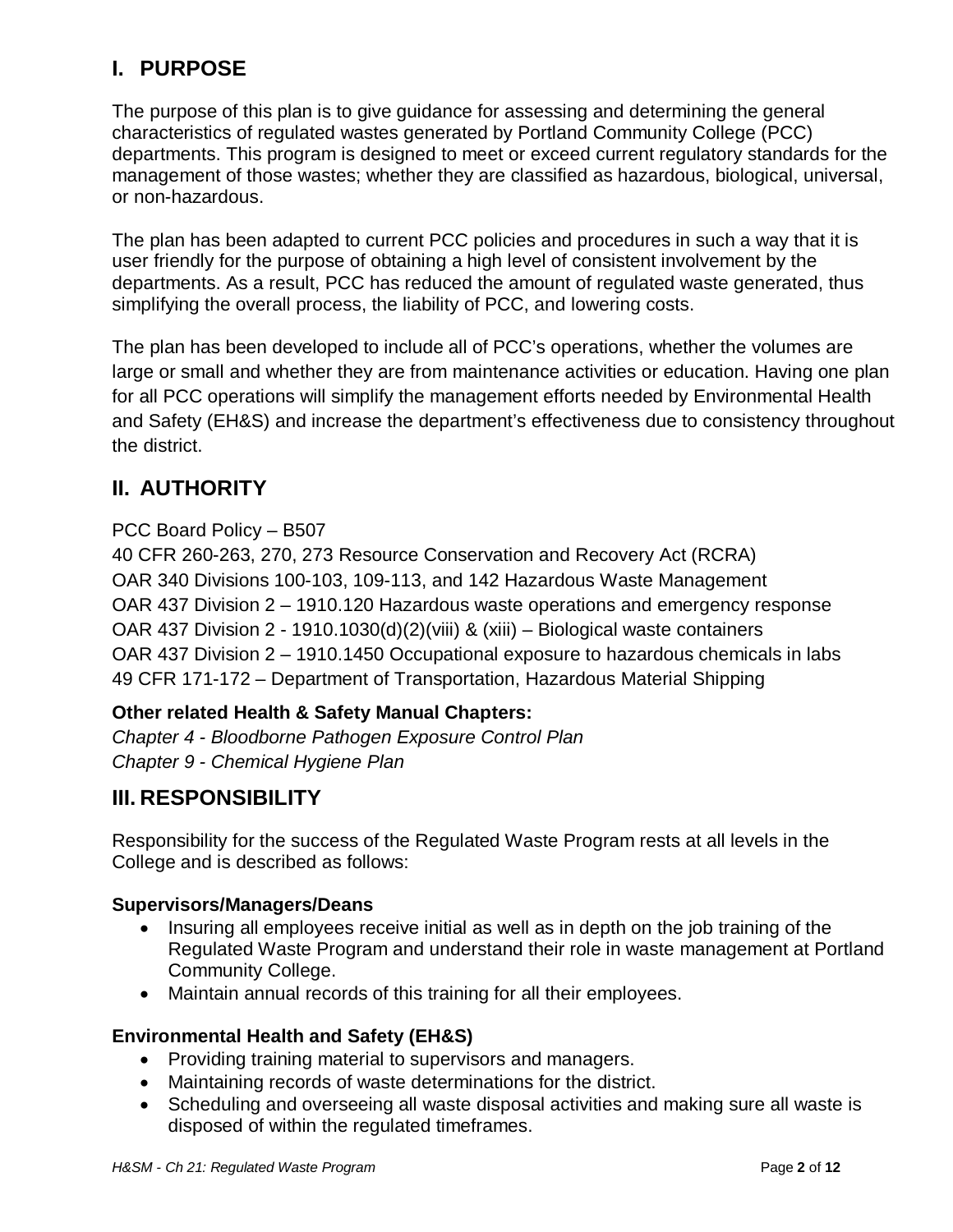- Providing technical support to employees and departments for any waste generated by Portland Community College.
- Managing all Central Accumulation Areas (CAA) including inspections.
- Maintaining all records and manifests from waste shipments.
- Insuring DEQ compliance district wide and submitting yearly DEQ Hazardous Waste reports.

### **Instructional Support Technicians (IST)/Project Managers**

- Performing initial waste determinations for any waste generated in their assigned work areas.
- Submitting waste determination information to Environmental Health and Safety.
- Performing Satellite Accumulation Area Inspections for areas they manage.
- Maintaining all records for assigned Satellite Accumulation Areas (SAA) including all Satellite Accumulation Logs and Inspection forms.
- Ensuring waste is stored in compatible containers and only with other compatible wastes

#### **All other Employees**

- Reading and understanding the Health and Safety Manual.
- Following all procedures outlined in the Regulated Waste Program
- Knowing the locations of the SAAs closest to their assigned work area.

#### **Chemical Hygiene Committees**

• Performing annual inspections of chemical storage areas, SAAs, and confirming the completion of all inspection records. More information can be found in *Chapter 9 – The Chemical Hygiene Plan*.

# **IV.PROCEDURES**

### **A. RCRA Reporting and Compliance**

The Resource Conservation and Recovery Act (RCRA) was enacted to protect human health and the environment by establishing a framework for a national system of waste control. RCRA focuses both on non-hazardous as well as hazardous waste requirements and is implemented through regulations developed by the Environmental Protection Agency (EPA) and Oregon Department of Environmental Quality (DEQ).

These regulations outline how regulated waste is to be managed based on a generators hazardous waste generator status. Each campus and center at PCC has its own status with many of PCCs facilities classified by DEQ as Conditionally Exempt (CEG) and two PCC campuses classified as Small Quantity Generators (SQG). A campus or center can change status from one year to the next based on the amount of waste generated by that location. The generator status dictates several aspects of waste management including allotted storage time for Central Accumulation Areas (CAA), inspection schedule, and the level of training employees receive.

The overall regulatory frame-work established by EPA to manage hazardous waste from the point of generation, through transportation, to storage and/or disposal is referred to as the "cradle to grave" system. These regulations require detailed recordkeeping and reporting of all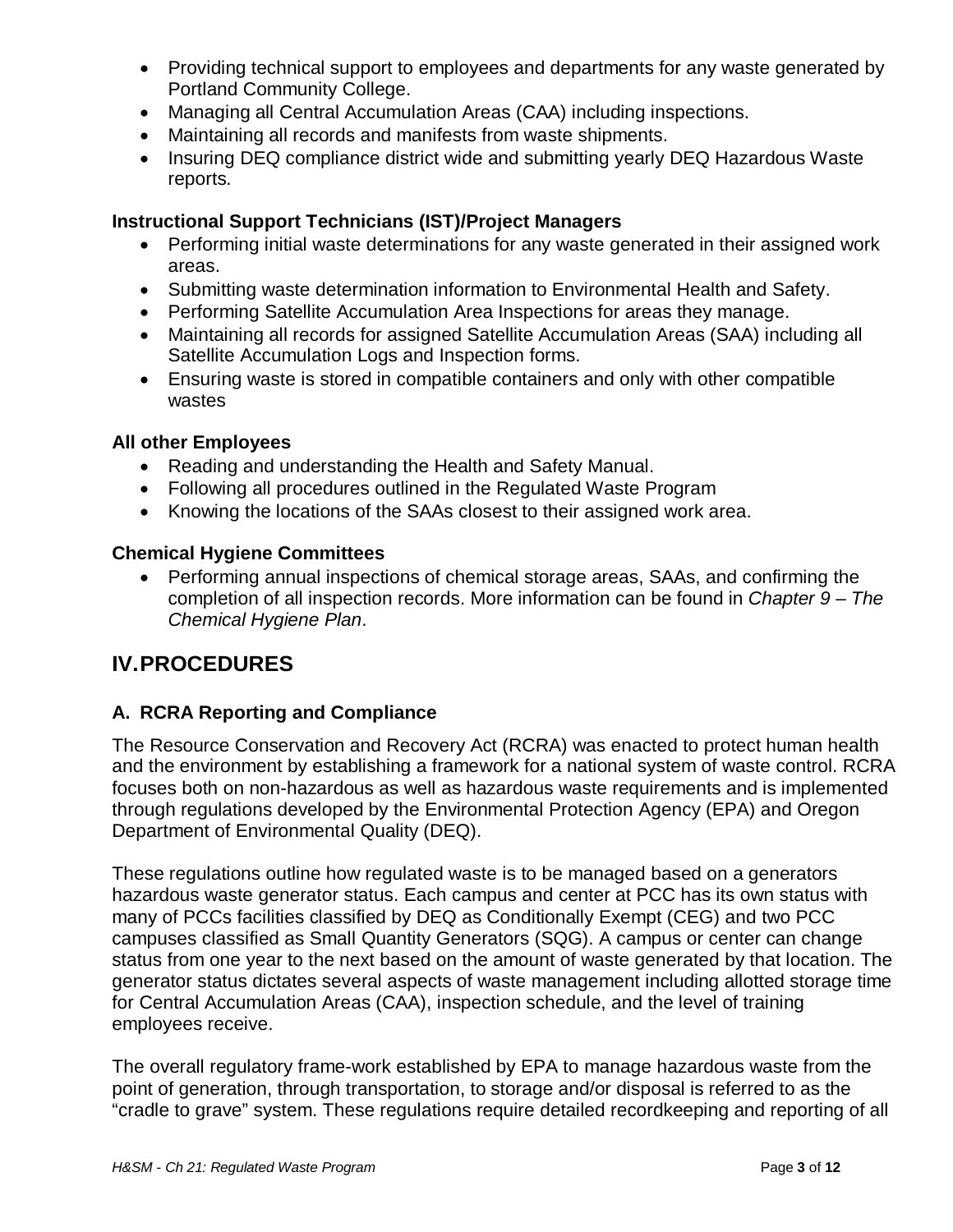hazardous waste operations included waste determinations, shipping manifests, and annual hazardous waste reporting.

Each waste shipment from PCC generates a manifests that details the quantity and classification of the waste shipped. The manifest stays with the shipment all the way to the designated disposal facility at which time it is returned to the generator for recordkeeping. The information on these manifests is then used for the DEQ Annual Hazardous Waste Report. This report details the waste activities (including quantities, classifications, and on occasion specific contents of waste generated) of a given location for a calendar year and is used to determine the hazardous waste generator status. All shipping manifests are maintained by EH&S.

### **B. Assessment and Determinations**

### **1. Regulated Waste Categories**

PCC's departmental labs, vocational training classes, as well as facility maintenance operations produce waste products that when classified, fall into one of the following categories:

- **a. Hazardous Waste:** If the waste exhibits any one or more of the following characteristics, or is a listed 40 CFR 261.33 (e, f) chemical (see *Appendix B*), it will be classed as a hazardous waste.
	- **i. Ignitable Waste:** The waste material has a flash point less than 140 degrees Fahrenheit. Examples include chemicals such as toluene, acetone, alcohols, paints, cleaning solvents, Art and Dental Department solvents, and petroleum based paints.
	- **ii. Corrosive Wastes:** To fit this category the waste must have a pH equal to or less than 2 or equal to or greater than 12.5. Examples include Sodium Hydroxide, Sulfuric Acid, Hydrochloric Acid, Acetic Acid, and Battery Acid.
- **iii. Reactive Waste:** This includes any waste material that is reactive to water, shock, heat, or pressure; or is normally unstable and easily undergoes violent change without detonation. Also included are sulfide or cyanide bearing wastes which when exposed to pH conditions between 2 and 12.5 can generate toxic gases, vapors, or fumes sufficient to present a danger to human health.
- **iv. Inorganic Solutions containing heavy metals:** The heavy metal's list includes lead, chromium, selenium, mercury, arsenic, cadmium, silver, and barium. Any mixture or solution containing one or more of these metals is included in this category.
- *H&SM - Ch 21: Regulated Waste Program* Page **4** of **12 v. Toxic Waste:** includes materials not categorized in the preceding categories and which are determined to be a hazardous waste because they are listed either by name or process. This includes materials listed in 40 CFR, Section 261.33, which is a summary of chemicals that are hazardous due to either their process of generation (cleaning with chlorinated solvents) or because of the toxicity. Examples include, lead, silver, formaldehyde, and benzene. Note: Because the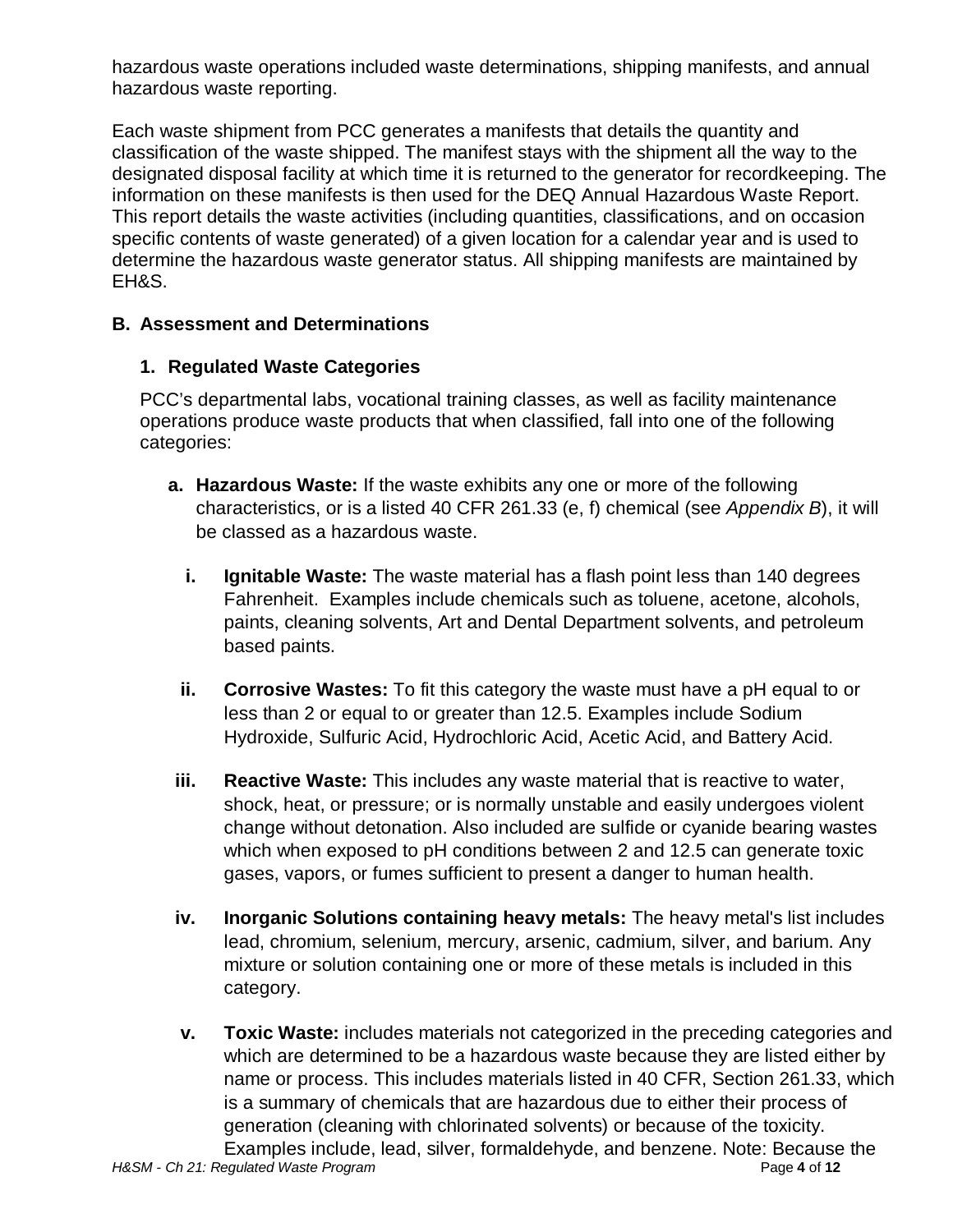toxic waste category can be somewhat confusing, please contact EH&S for assistance.

- **b. Biological Waste:** Any waste containing body fluids (blood, saliva, urine), or specimens for dissection such as frogs and pigs are classified as biological waste.
- **c. Universal Waste:** There are currently four types of waste considered Universal Waste in Oregon: Batteries, Pesticides, Mercury containing equipment, and Mercury containing lamps. PCC has chosen to recycle those items regulated as Universal Wastes by the EPA and DEQ.
- **d. Non-hazardous Managed Waste:** There are a variety of non-hazardous wastes generated by PCC. Examples include the following: fluids used in preserving dissection specimens, used oils, engine coolant, water soluble machining oils and catch basin sludge.

#### **2. Waste Determination**

To insure proper management of these wastes it is critical that the process of assessment and determination be carefully performed. The key step to successful control of waste is the pre-generation waste determination. This is the process of evaluating what the waste will be before the waste is generated or immediately after the lab or project is completed. Before preparing the chemicals and/or supplies for use on a project or lab procedure, the employee should take the time to review the Safety Data Sheet (SDS) of any chemicals that might be used as well as the proposed procedure for the project. This information along with the employee's expertise should be used to determine the proper category of the waste to be generated. Once the initial waste determination is complete and before the employee starts the project, employee should make sure compatible container(s) and storage are available.

The waste determination should include what personal protective equipment (PPE) is needed while handling the waste. Typically the PPE needed for handling the waste will be the same that was needed while performing the lab or project but a full assessment should be completed to ensure a higher level of protection isn't required. There should also be an evaluation for what spill response material is needed for the waste. Each department should make sure the proper neutralizers and absorbents are stored at the Satellite Accumulation Area (SAA) in case of an accident or spill.

For academic departments, all determination information should be stated on the lab/project procedural documents and should describe what steps are to be taken as the "final step" towards completion of the lab/project. In the case of the Facilities Management Services (FMS), determination information should be stated in the Service Request Center (SRC) Work Order in the Notes Log with the heading of "Disposal."

Once the project or lab is completed, employees should verify that the waste generated matches the characteristics anticipated. This is a double check safety measure in the event other materials were accidentally mixed together. If there is any question as to the contents of the waste or what category the waste stream should fall in, the waste should be classified as Hazardous.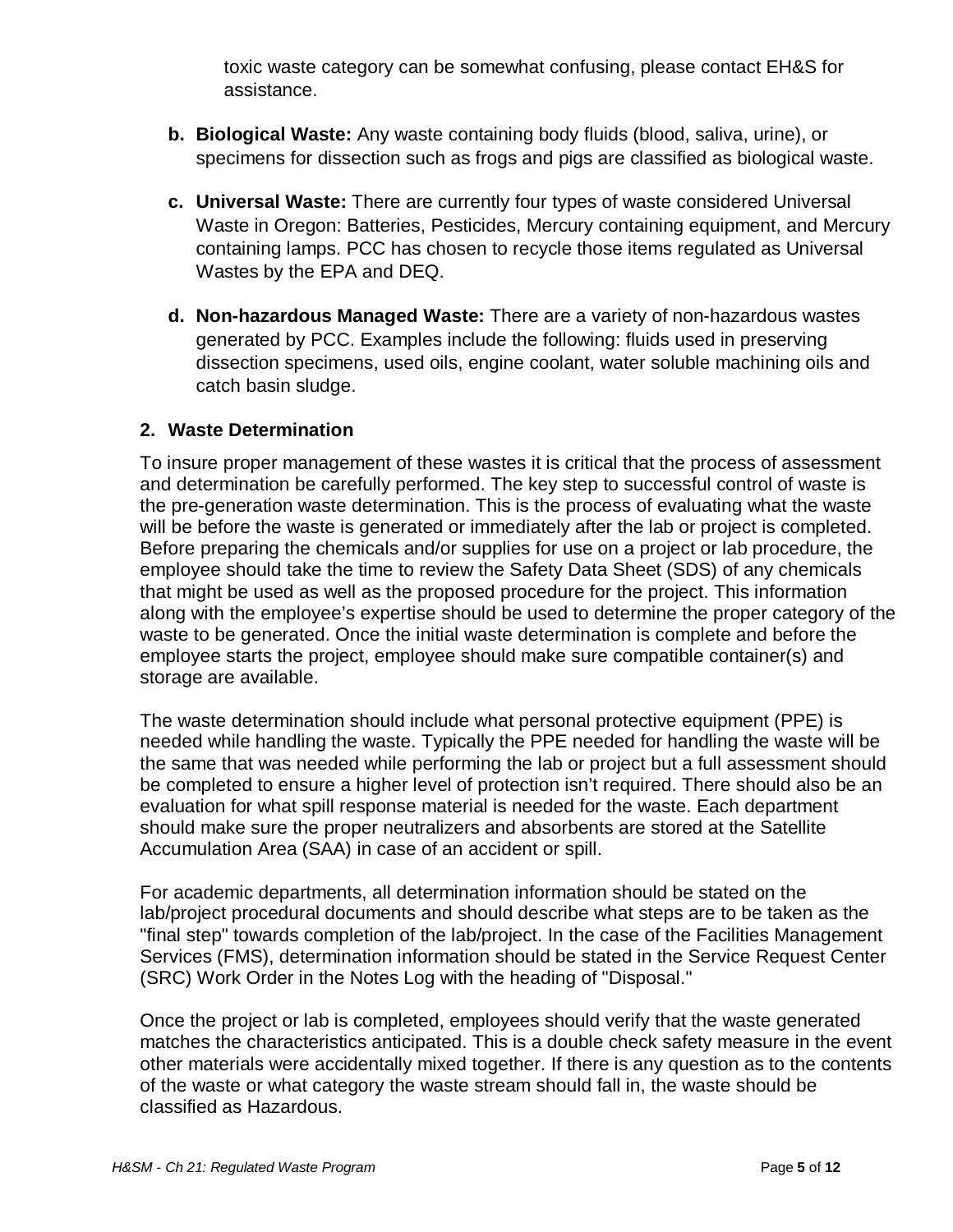### **3. Waste Generators by Waste Category**

The following table shows the general departments and programs that contribute to the different regulated waste streams.

| <b>Hazardous Waste</b>      | Art<br>Automotive<br>Aviation<br><b>Biology</b><br>Chemistry<br><b>FMS</b><br><b>Health Programs</b>   |
|-----------------------------|--------------------------------------------------------------------------------------------------------|
| <b>Biological Waste</b>     | <b>Biology</b><br>Custodial (sharps only)<br><b>Health Programs</b>                                    |
| <b>Universal Waste</b>      | District Wide (used batteries)<br><b>FMS</b>                                                           |
| Non-hazardous Managed Waste | Automotive<br>Aviation<br><b>Biology</b><br><b>Diesel</b><br><b>FMS</b><br>Grounds<br><b>Think Big</b> |

#### **C. Waste Handling Specifics**

#### **1. Hazardous waste**

Hazardous waste is the largest category of regulated waste generated at Portland Community College. The largest contributors to hazardous waste are academic programs but FMS occasionally generates waste in this category.

Any waste determined to be hazardous should be put in containers compatible with the characteristics of the waste. All containers should be labeled and include the phrase "Hazardous Waste," the name of the department that generated the waste, all applicable hazard characteristics, and a description of the contents. Examples of labels and containers can be found in the *Appendix F: Waste Containers and Labels Fact Sheet*. This labeled container can then be added to the Satellite Accumulation Area (SAA) for the department that generated the waste.

Once the waste is stored in the SAA, *Appendix D: Hazardous Waste Log* for that SAA should be filled out and should include information specific to the constituents of that waste container. It is important to complete this information for compliance with DEQ criteria. An Excel sheet version of this log can be obtained from EH&S.

Many aerosol products such as cleaners, spray paints, and adhesives contain chemicals that are considered a hazardous waste and must be disposed of as such. Even an empty aerosol container which has not been depressurized is considered a reactive hazardous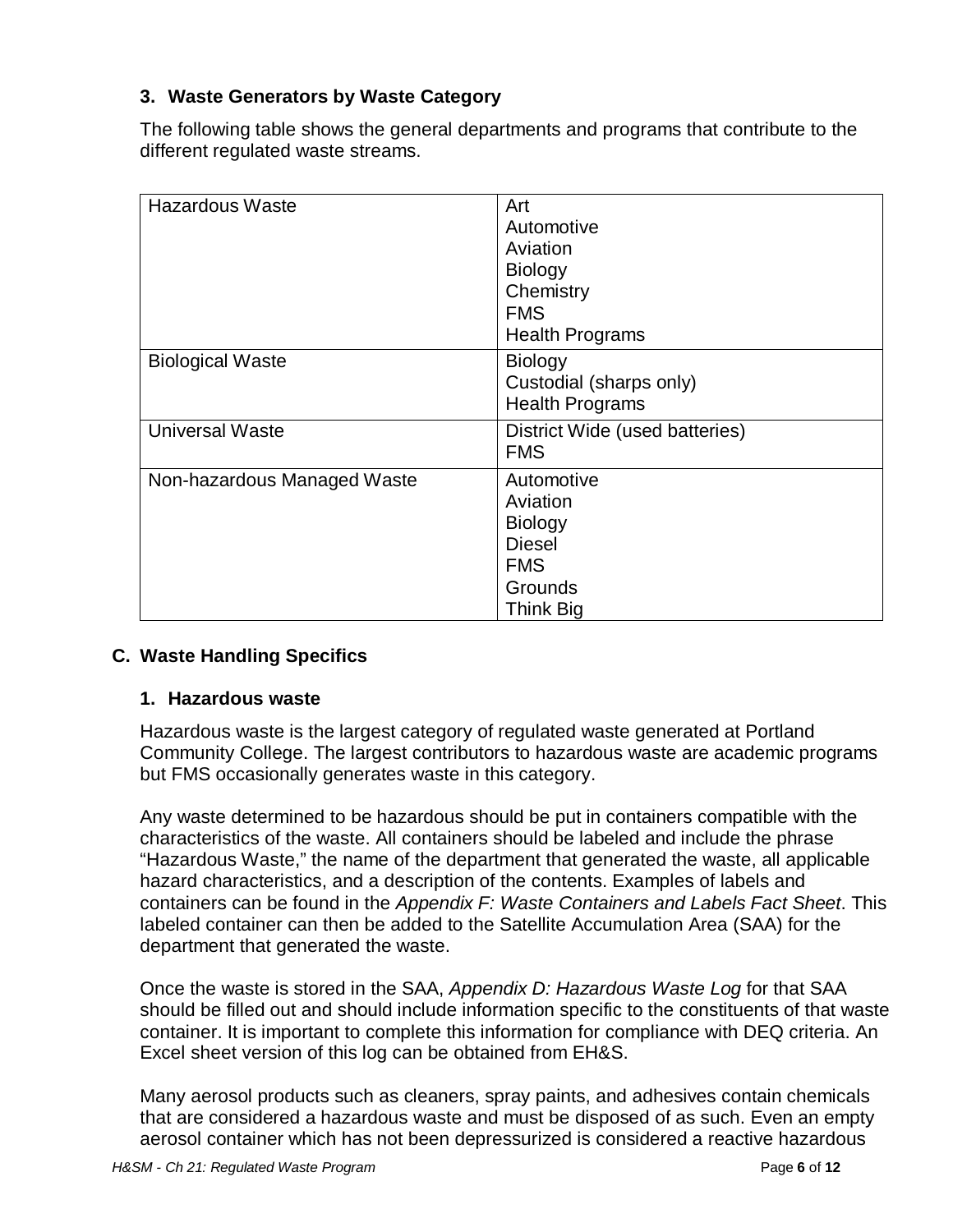waste. Because waste aerosol cans, whether emptied of contents or not, must be managed as hazardous waste they cannot be thrown in the trash. Aerosol cans for disposal should be stored in a SAA in a labeled, plastic screw top bucket.

### **2. Biological waste**

Most biological waste at Portland Community College is generated by the health professional courses, veterinary courses, or biology departments and can be sorted into two categories.

Regulated Medical waste includes:

- Sharps such as needles, scalpel blades, or microscope slides
- Laboratory waste like test tubes and media plates that were inoculated
- Bodily fluids like blood, saliva, and urine
- Gloves or other material that contain free liquids

Pathological waste includes:

- Animals used for dissection
- Human source tissue that emanates from a medical procedure.

All biological waste should be disposed of in red color-coded containers and bags. These containers can be reusable plastic totes supplied by a biological waste disposal vendor or sturdy cardboard boxes. All sharps should be disposed of in strong, puncture resistant containers and the full containers disposed of with other Regulated Medical Waste. (More information can be found in *Chapter 4 – Bloodborne Pathogens Exposure Control Plan*.) All containers must be marked with the Biological Hazard symbol and one of the following phrases: "Bio-hazard", "Biological waste", or "Regulated Medical Waste."

#### **3. Universal waste**

The Universal Waste Rule permits certain hazardous wastes known as Universal Waste (UW) to be managed under streamlined requirements that encourage the collection, recycling and/or disposal of these wastes. Persons that generate or accumulate UW are called Universal Waste Handlers and are subject to specific standards depending up on the type and amount of UW that is accumulated. Portland Community College has elected to manage all UW according to DEQ's more stringent Small Quantity Generator (SQG) requirements. These requirements allow the UW to be stored for no more than one year. Each campus or center will have at least one storage area for all types of UW.

The four types of waste considered Universal Waste by Oregon are batteries, mercury containing lamps, mercury containing equipment, and pesticides. Each of these wastes have specific management requirements outlined below.

#### **a. Batteries**

Improper storage and handling of waste batteries can pose special health and safety risks. When accumulating different types of batteries, employees should be aware that some types may be incompatible with each other. Explosion is another potential risk when batteries are stored in contact with one another. Waste batteries that contain a residual charge when collected together may discharge each other, creating heat and forming hydrogen gas. If the container is not properly ventilated there is a potential for an explosion.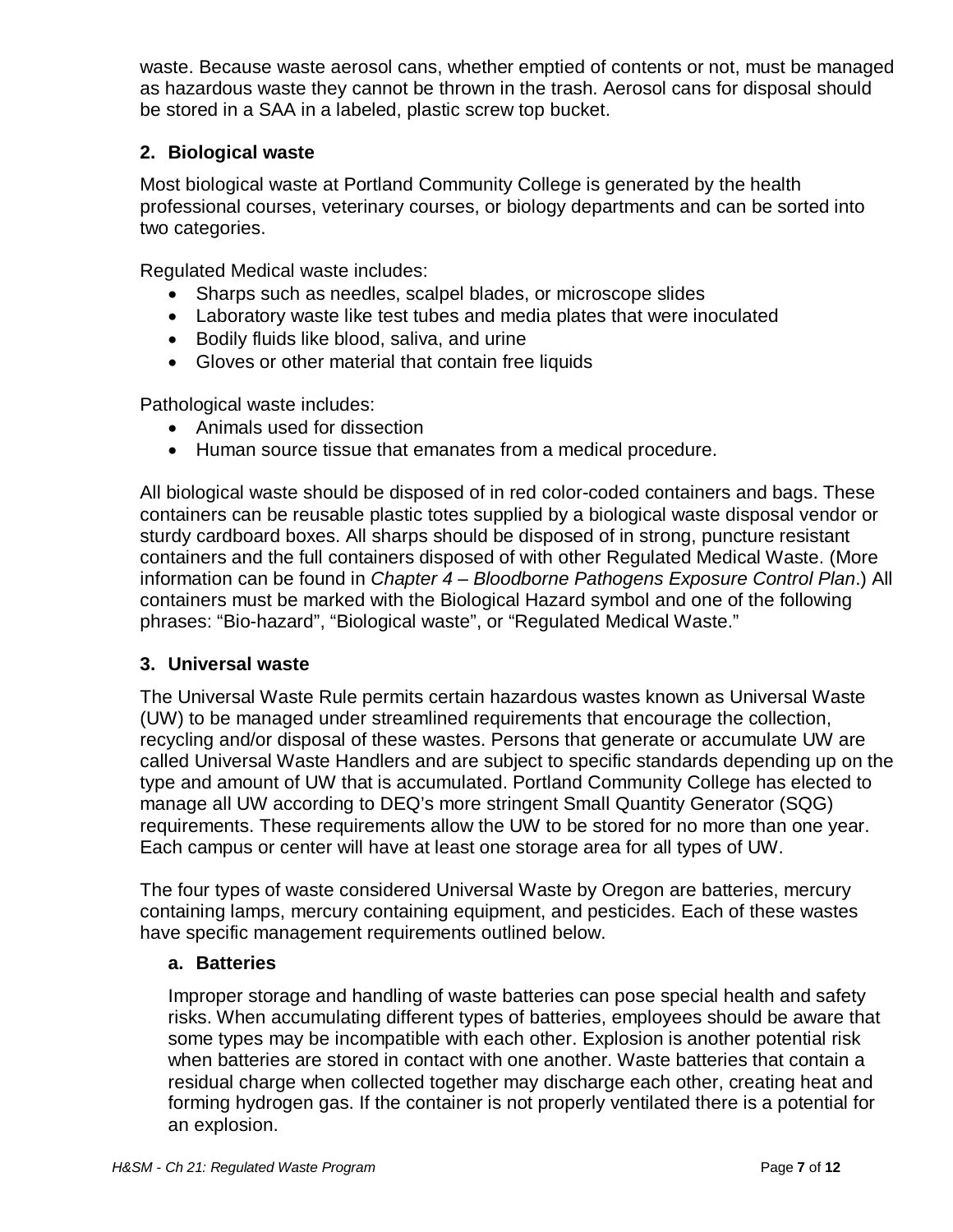There is also a potential for partially-corroded batteries to leak corrosive chemicals. If proper precautions are not taken, employees handling batteries may get chemical burns on their skin. Employees handling batteries should protect themselves by wearing personal protective equipment (PPE) such as safety glasses and gloves.

PCC's management of waste batteries has been designed to comply with Or-OSHA requirements and be consistent with the information provided with the battery's SDS. SAAs are maintained across the district for collection of waste batteries. These SAAs are routinely monitored and the collection containers emptied to insure disposal of the waste batteries occurs within the time limits required for a SQG.

Containers of waste batteries must be labeled or marked clearly with one of the following phrases, "Universal Waste--Batteries," "Waste Batteries," or "Used Batteries." Waste batteries are stored according to individual types in 5-gallon plastic containers. For example, nickel-cadmium (or ni-cad) batteries will all be stored in one container, alkaline batteries together in another, and lead-acid type in another. The container lid should stay closed unless batteries are being added.

### **b. Mercury-Containing Lamps**

A mercury containing lamp is defined as a lamp in which mercury is purposely added by the manufacturer for operation of said lamp. PCC has expanded the list of waste lamps managed as universal waste to include high-pressure sodium and metal halide lamps due to the fact they might contain mercury and lead.

As soon as work is completed that generates waste lamps, the lamps should be taken to the campus UW SAA and the lamps placed in cardboard boxes according to their type for ease of recycling. The cardboard boxes should be large enough to contain the length of the lamp and still close completely. All boxes must be clearly marked with one of the following phrases: "Universal Waste- Lamps," "Waste Lamps," or "Used Lamps." If the waste lamps contain mercury, the label must clearly read "Universal Waste-Mercury containing lamps," "Waste Mercury Containing Lamps," or "Used Mercury Containing Lamps." All labels must also include the date that the first lamp was placed in the box. All boxes should remain closed unless waste is being added. Employees should notify EH&S when UW containers become full so that more containers can be provided.

Spent lamps being replaced by Maintenance staff or contractor personnel can be placed into the box that the new lamps came from. This box containing the spent lamp will then be classified as a waste storage container, and is to be marked as indicated above, and dated when the first lamp is placed in the box.

Use caution when moving and storing waste lamps to reduce breakage and prevent release of any of the components of the lamp to the environment. In the event a lamp is broken or damaged, immediately clean up and store the broken components in a separate box that can be completely closed.

#### **c. Mercury containing equipment**

There are several applications across the district where mercury containing equipment is used. Most common are mercury containing thermostats and thermometers. PCC has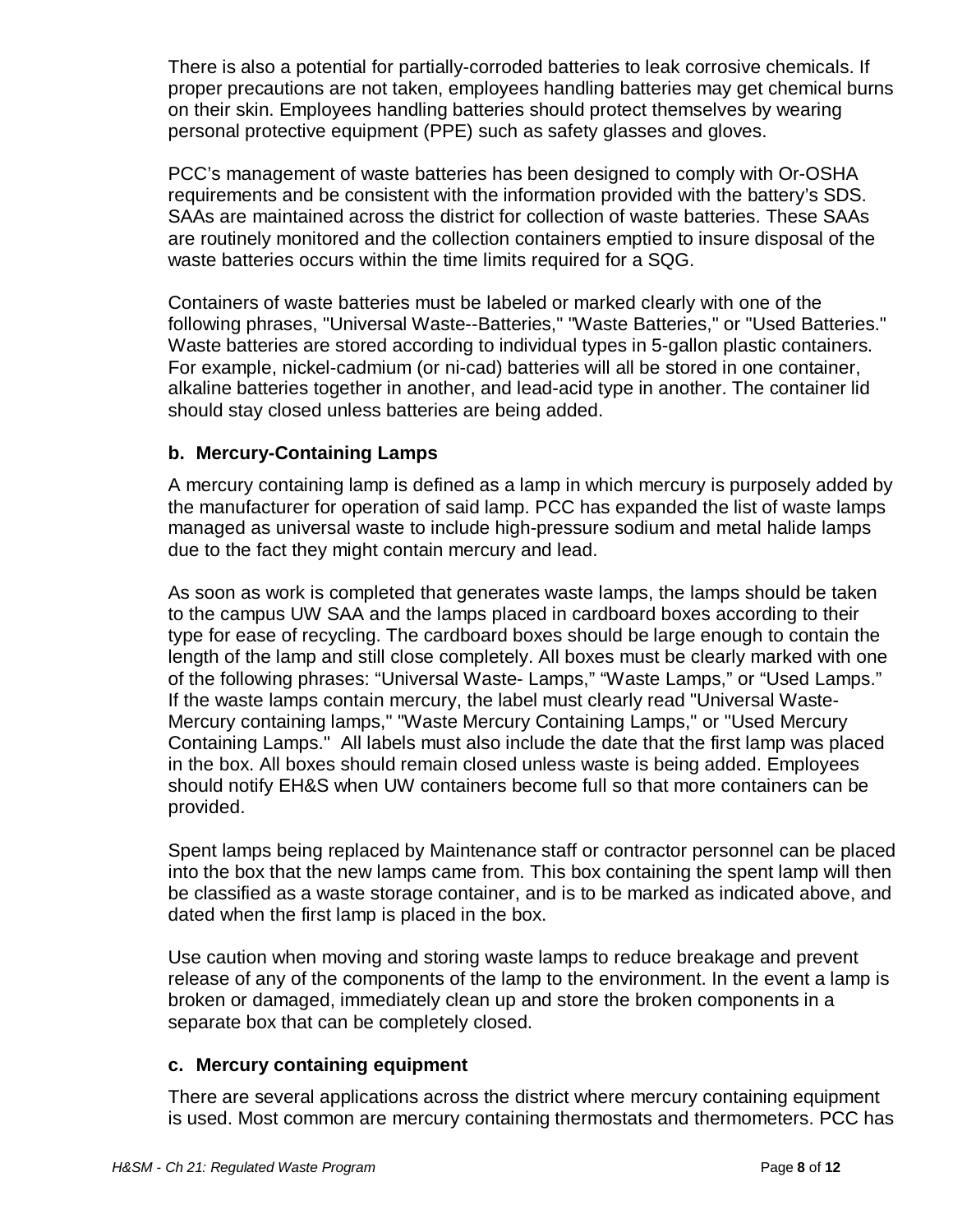been working to replace any mercury containing equipment found during maintenance projects with more efficient and environmentally friendly options.

Employees should use caution when performing maintenance work with any equipment that has the potential to contain mercury. Employees should wear appropriate PPE and have mercury spill response material on hand in the event that a piece of equipment is damaged allowing for the release of mercury vapors or elemental mercury.

All equipment removed and designated as waste must be stored in sturdy containers that can be completely sealed. The container must be labeled or marked clearly with any of the following phrases: "Universal Waste – Mercury Containing Equipment," "Waste Mercury Containing Equipment," or "Used Mercury Containing Equipment." The label must also include the date that the first piece of waste equipment was added to the container.

#### **d. Pesticide Waste**

PCC participates in Oregon's Integrated Pest Management (IPM) program. With this program PCC has been able to reduce pesticide usage by close to 90% across the district. The majority of pesticides used are environmentally safe, non-EPA regulated chemicals with low hazard ratings. It is PCC's policy is to use pesticides as directed on the label, completely emptying the containers. All empty containers are to be "triplerinsed" and the rinsate poured into the spray tank. Metal containers after "triple-rinsing" are to have three holes punctured into them and then the cans crushed prior to placement in metals recycling. Plastic caps and label sleeves should be removed from plastic containers after they have been "triple-rinsed." Any containers not rinsed, are to be classed as regulated waste and placed into a SAA and a waste log completed.

#### **4. Non-hazardous Managed Waste**

There are a variety of non-hazardous wastes generated at Portland Community College that have their own dedicated management. This includes used oils, engine coolant, water soluble machining oils, used oil filters, and some non-hazardous solutions used in Biology or Medical Labs.

Most of the used oils, coolants, and fluids used in automotive departments and other similar trade courses are stored in containers specific to the fluid. At the end of each term, EH&S schedules a used oil contractor to come and empty the containers and the fluids are taken for recycling. For more detailed procedures on used oil storage containers, see *Appendix G: Bulk Used Oil Tanks*.

Used oil filters are stored in a metal, open top 55-gallon drum marked "used oil filters for recycling." When the drum is 90% full, the employee managing the SAA should submit an SRC for EH&S to schedule a pickup of the filters by a used oil contractor.

There are some organic wastes commonly found in the Biology and Medical Labs which might be assessed and determined to be non-hazardous. Examples of these types of wastes are agar, sugar solutions such as glucose and sucrose, broth solutions, and starch solutions. These wastes and solutions containing low concentrations (no more than 5% or 0.2M) of the non-hazardous chemicals can be disposed of via the sink to the sanitary sewer in volumes not exceeding two liters. Employees should not dilute solutions to fall within the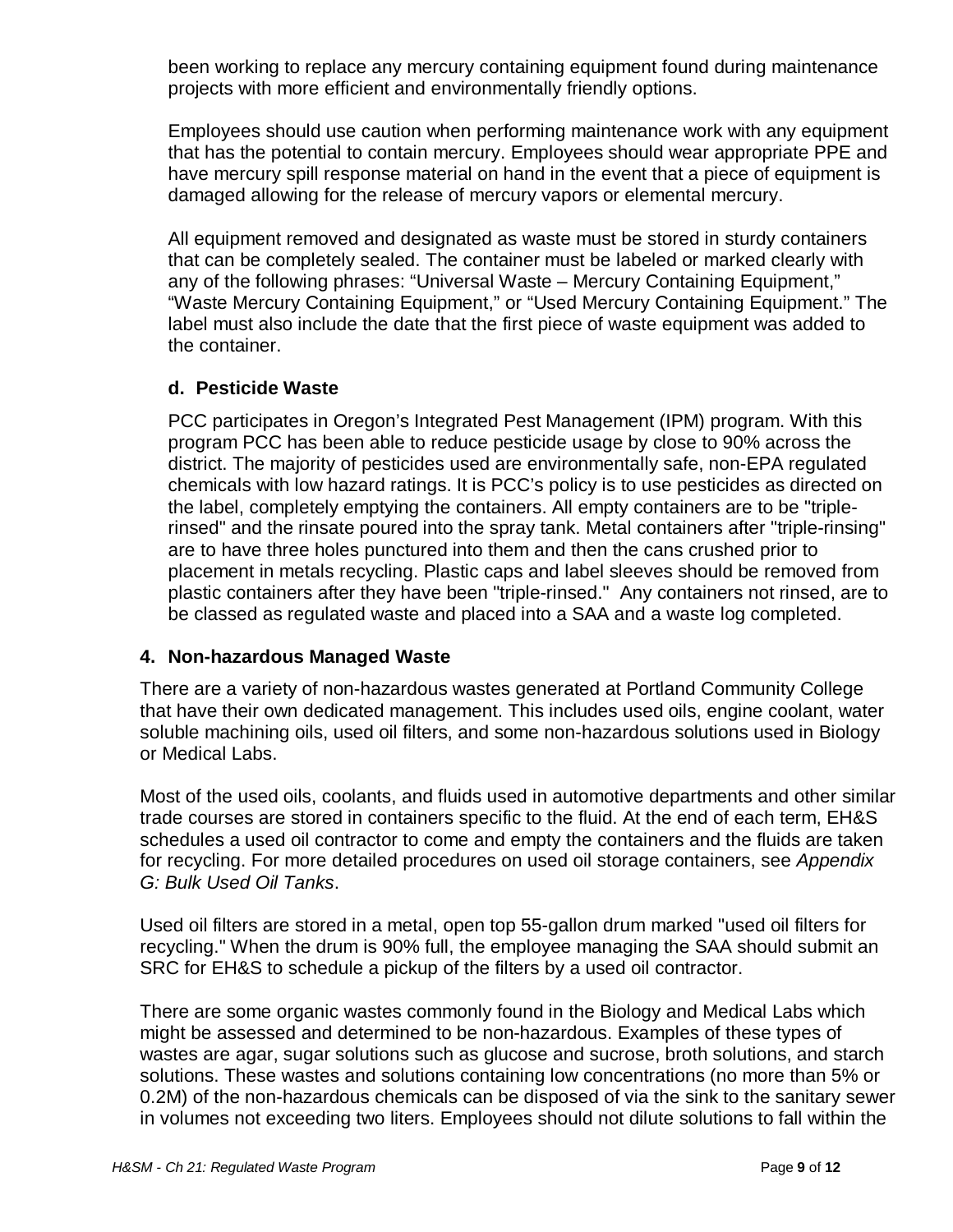concentration limits for sewer discharge. *Appendix E: Sewer Discharge Log* is to be completed each time non-hazardous organic waste is disposed of down the drain.

The solutions used for the preservation of dissection specimens (such as Carosafe) are collected in bulk containers and stored in SAAs managed by the department who generated the waste. Once the bulk containers are 90% full, the employee managing the SAA should submit an SRC for EH&S to come and swap the full container for an empty one.

### **D. Storage Procedures**

### **1. Satellite Accumulation Areas**

Departments can store certain quantities of regulated waste at or near their point of generation where waste initially accumulates and is under the control of the employee overseeing the waste. PCC's EH&S office can provide assistance in designating these Satellite Accumulation Areas (SAA) as well as obtaining containers and labels and can assist with the use of the different logs. Each location will be clearly labeled as a "Satellite Accumulation Area" and must be inspected weekly to insure proper management. All wastes are to be labeled and kept in containers sufficient to safely contain the waste. Each SAA will have the appropriate neutralizers and absorbent spill response material available and easily accessible for all types of waste held in that area. For those waste streams that require gloves as part of the PPE, disposable gloves rated for the material being handled will also be easily accessible.

For some SAAs at PCC, there are bulk containers for the collection of waste solutions. Examples include used automotive fluids, paint thinners and lacquers, or solutions used for the preservation of dissection specimens. For these bulk containers, employees should complete an accumulation log to record the description of the waste added, the quantity of waste added, and the date when it was added. Employees should use *Appendix C: Satellite Accumulation Log* for this purpose.

Weekly inspections should be performed using the Satellite Accumulation Area Inspection Form and will include:

- adequate area access and housekeeping
- leaks or deterioration of containers
- proper labeling
- containers are sealed
- spill kit/absorbent is present

For those employees who are assigned the management of a SAA, a Service Request Center (SRC) request should be submitted through ReADY to move waste whenever the SAA is full or it is the end of the term. A completed Hazardous Waste Log or Satellite Accumulation Log for bulk containers should be attached in the Related Documents section. Once the SRC has been received, EH&S will move the waste to the Central Accumulation Area (CAA) for the generating campus.

### **2. Central Accumulation Areas**

Each of the main campuses at PCC have a dedicated Central Accumulation Area (CAA) for the waste generated at that campus. For Sylvania and Rock Creek, the CAAs are standalone storage structures designed specifically for storage of waste and fire rated for that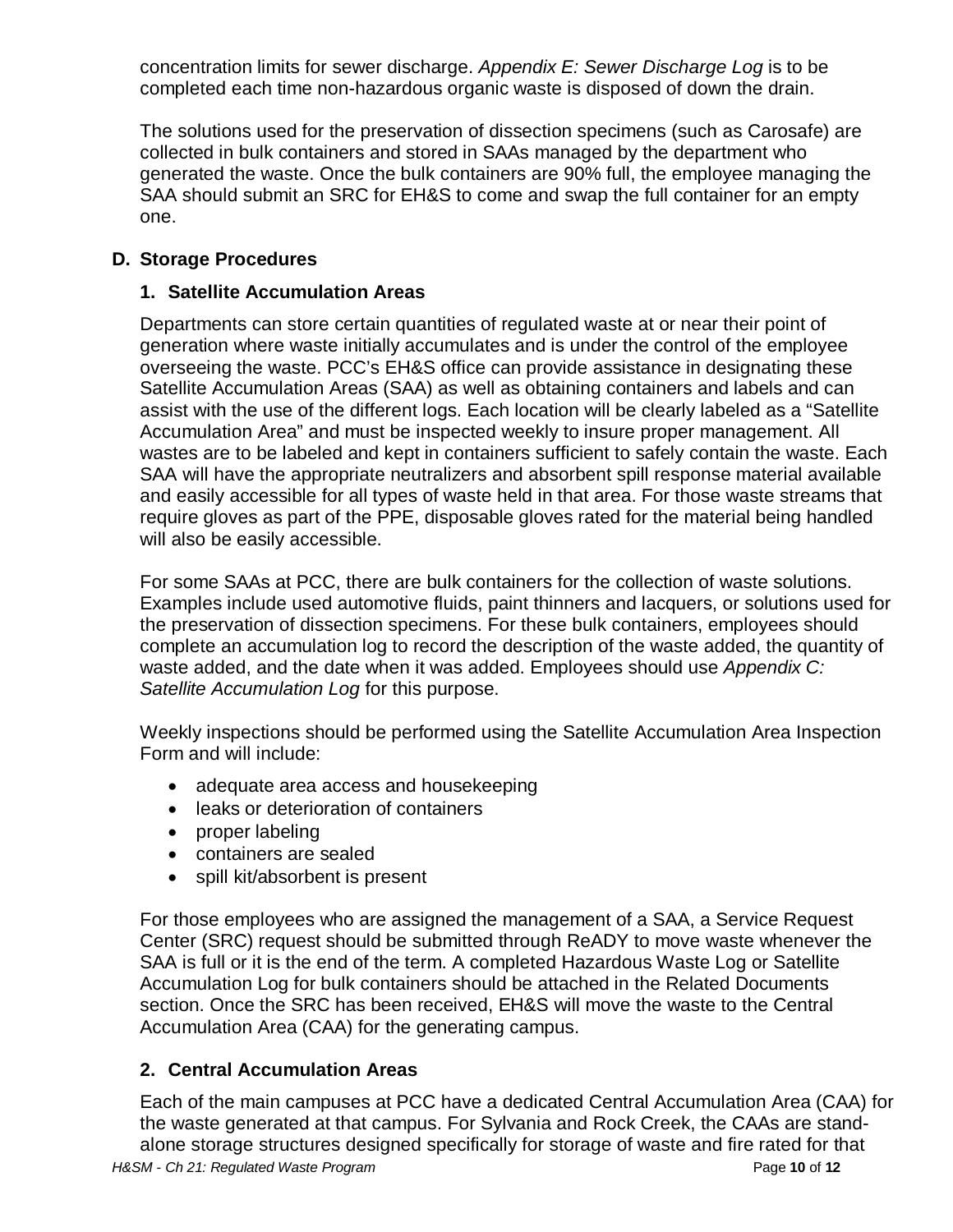purpose. At Southeast and Cascade, the CAAs are storage rooms with exterior entrances that have been dedicated for the sole purpose of storing waste. These CAAs are managed by EH&S and inspected periodically depending on the hazardous waste generator status of that campus (either CEG or SQG).

The majority of waste stored in the CAAs fall into the Hazardous Waste category but there are some occasions where other regulated waste might be stored there until removal can be scheduled with an appropriate transporter. For waste to be stored in the CAA, EH&S must receive a SRC request for the removal of the waste from its generation site or SAA. Once the SRC has been received, a member of the EH&S team will transport the waste to the CAA for that campus.

## **E. Transportation and Disposal Procedures**

All transportation of regulated waste from SAAs to a CAA will occur on private roads or sidewalks maintained by PCC. If a public road ever needs to be crossed (example: Cascade), all crossings will occur at marked cross walks and perpendicular to the road to limit the amount of time on the public roadway. When container size allows, secondary containment will be used to help contain the waste in the event of a leak or spill.

The hazardous waste stored in the CAAs is shipped to a designated facility at the end of each term through an appropriate hazardous waste transporter. The waste transporter performs all duties for packaging waste for transportation including making determinations for DOT shipping classifications, packing the waste, and generating shipping manifests and packing slips. Because of this, DOT does not classify PCC and the EH&S waste manager as a Hazmat Employee and therefore does not require DOT training for compliance.

Biological waste disposal is managed by an appropriate biological waste disposal vendor and the pick-up schedule is based on campus and amount of waste generated during any given term. More information on vendor and the pick-up schedule for a specific department can be obtained from the EH&S department. Similar to hazardous waste disposal, a shipping document specific to biological waste is generated that travels with the waste shipment. After each shipment, EH&S obtains these shipping documents from the disposal vendor.

# **V. TRAINING**

PCC must ensure that all employees are thoroughly familiar with proper waste handling and emergency procedures relevant to their responsibilities during normal work operations as well as emergencies. Each department is required to provide on the job training with new staff covering the regulated waste program with in-depth training on the specific waste streams generated by that department.

The initial training will cover the following items:

- Names of personnel and alternates responsible for work place safety and health.
- Safety, health, and other hazards present in the work environment.
- Proper use of personal protective equipment.
- Work practices by which the employee can minimize risks from hazards.
- Safe use of engineering controls and equipment in the work place.
- Medical surveillance requirements, including recognition of symptoms and signs which might indicate overexposure to hazards.
- The contents of PCCs Health and Safety Manual